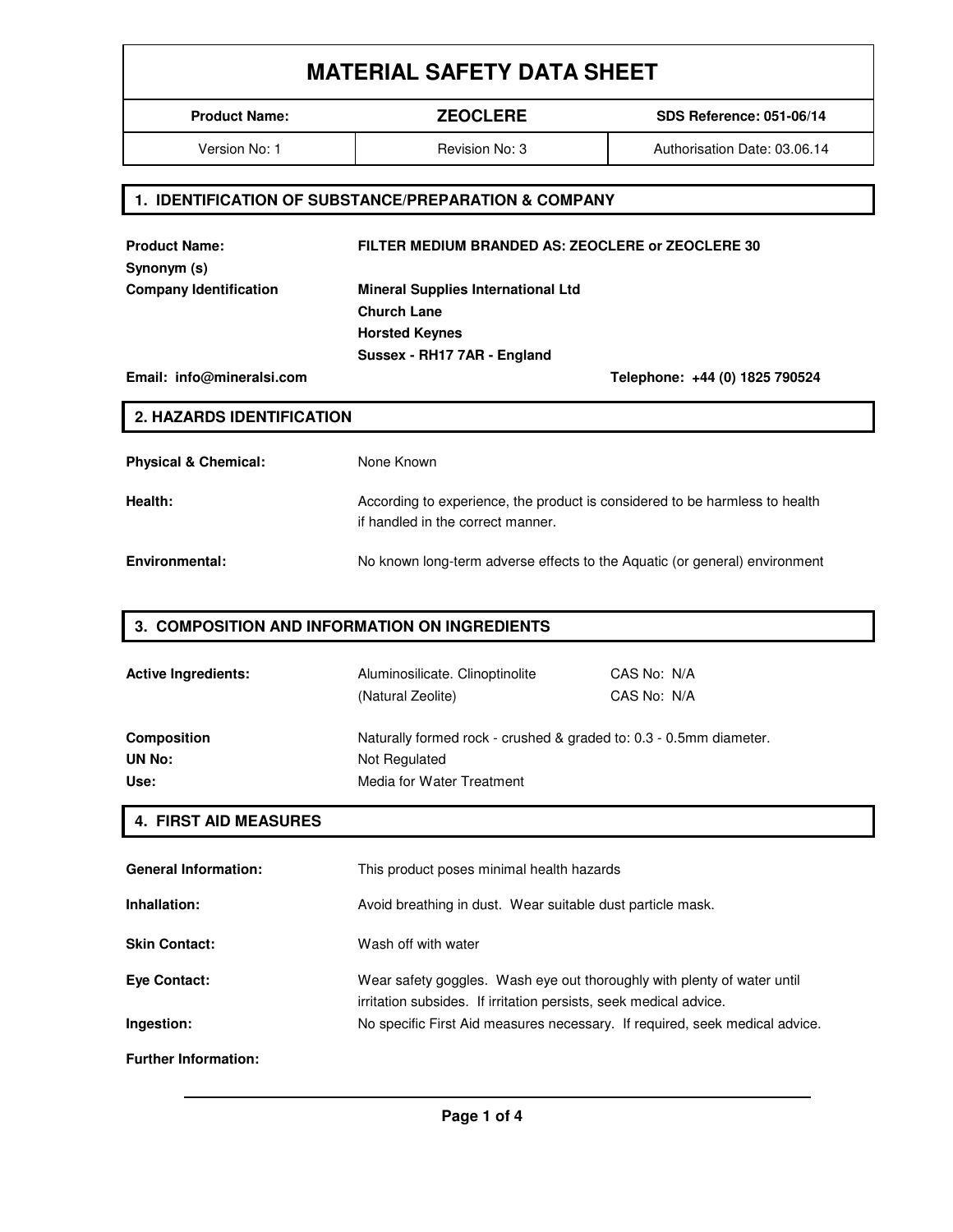| 5. FIRE FIGHTING MEASURES                       |                                                                                                                                     |  |
|-------------------------------------------------|-------------------------------------------------------------------------------------------------------------------------------------|--|
| <b>General hazard:</b>                          | THIS PRODUCT IS NON FLAMABLE                                                                                                        |  |
| <b>Extinguishing Media:</b>                     | To suit local surroundings (water spray, carbon dioxide, dry chemical powder)                                                       |  |
| <b>Extinguishing Media -</b><br>NOT to be used: | N/A                                                                                                                                 |  |
| Special exposure hazards                        | None known                                                                                                                          |  |
| <b>Protective equipment:</b>                    | Wear self contained breathing apparatus.                                                                                            |  |
| <b>6. ACCIDENTAL RELEASE MEASURES</b>           |                                                                                                                                     |  |
| Methods for cleaning up                         | Slip possible if spilt. Adhere to personal protective measures. Sweep up any<br>spillages                                           |  |
| <b>Environmental considerations</b>             | Not known to cause any long-term adverse effects to the general environment or<br>the aquatic enviroment.                           |  |
| <b>Further information</b>                      | N/A                                                                                                                                 |  |
| 7. HANDLING & STORAGE                           |                                                                                                                                     |  |
| Advice on safe handling                         | Handle in accordence with good moving/lifting - safety practice.                                                                    |  |
| <b>Storage conditions</b>                       | Ensure storage in a dry area. Keep containers (plastic bags) free from damage -<br>e.g. splits or holes.                            |  |
| <b>Further information</b>                      | Consider using dust extraction if using large quantity.                                                                             |  |
| 8. EXPOSURE CONTROLS / PERSONAL PROTECTION      |                                                                                                                                     |  |
| <b>Exposure controls</b>                        | There are no occupational exposure limit values available                                                                           |  |
|                                                 |                                                                                                                                     |  |
|                                                 |                                                                                                                                     |  |
| <b>Engineering controls</b>                     | Ensure adequate ventilation of working area.                                                                                        |  |
| <b>Personal protection</b>                      | Observe normal standards for materials handling. Avoid eye and skin contact.                                                        |  |
| Eye protection                                  | Wear personal protective equipment appropriate to the task (see below).<br>Safety goggles must be worn when handling in loose form. |  |
| <b>Skin protection</b>                          | Wear gloves when handling in loose form                                                                                             |  |
| <b>Respiritary protection</b>                   | Wear suitable dust - particle mask - avoid breathing in dust.                                                                       |  |
| Other protection                                | Protective overall as required                                                                                                      |  |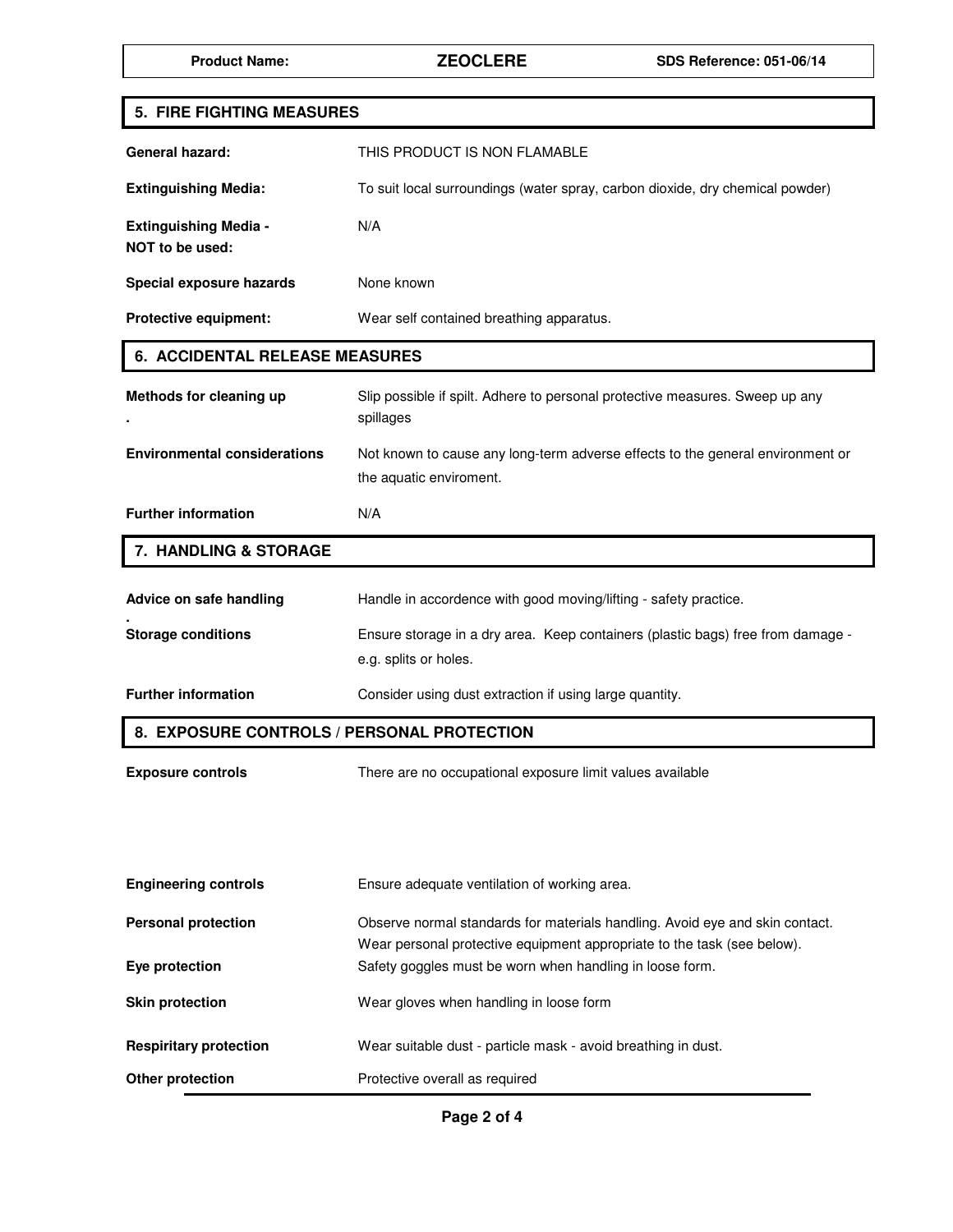### **9. PHYSICAL & CHEMICAL PROPERTIES**

| <b>Physical form</b>          | Crushed rock granuals - grit                        |
|-------------------------------|-----------------------------------------------------|
| Colour                        | light grey                                          |
| Odour                         | None                                                |
| <b>Ph</b>                     | Not determined                                      |
| <b>Boiling Point / range</b>  | N/A                                                 |
| <b>Melting Point / range</b>  | N/A                                                 |
| <b>Flash point</b>            | $\overline{C}$<br>N/A                               |
| <b>Auto flammability</b>      | $\rm ^{o}C$<br>N/A                                  |
| <b>Density</b>                | WHEN DRY! Aprox 1.1 - 1.2 at 20°C                   |
| <b>Explosive limits</b>       | N/A<br>Lower:<br>$\%$ (v/v)<br>Higher<br>$\% (v/v)$ |
| <b>Viscosity</b>              | N/A                                                 |
| <b>Water Solubility</b>       | Not water soluble                                   |
| <b>Additional information</b> |                                                     |

## **10. STABILITY & REACTIVITY**

| <b>Stability</b>                        | Stable under normal conditions of handling                    |
|-----------------------------------------|---------------------------------------------------------------|
| <b>Thermal composition</b>              | N/A                                                           |
| <b>Conditions to avoid</b>              | N/A                                                           |
| <b>Materials to avoid</b>               | According to experience there are no incompatible substances. |
| <b>Hazardous reactions</b>              | None known                                                    |
| <b>Hazardous decomposition</b>          | None known                                                    |
| products                                |                                                               |
| <b>11. TOXICAL INFORMATION</b>          |                                                               |
| <b>Acute toxiicity</b>                  | This product is not known to be Toxic                         |
| <b>Dermal Compatibility</b>             | No data available                                             |
| <b>Mucous membrane</b><br>Compatibility | No data available                                             |